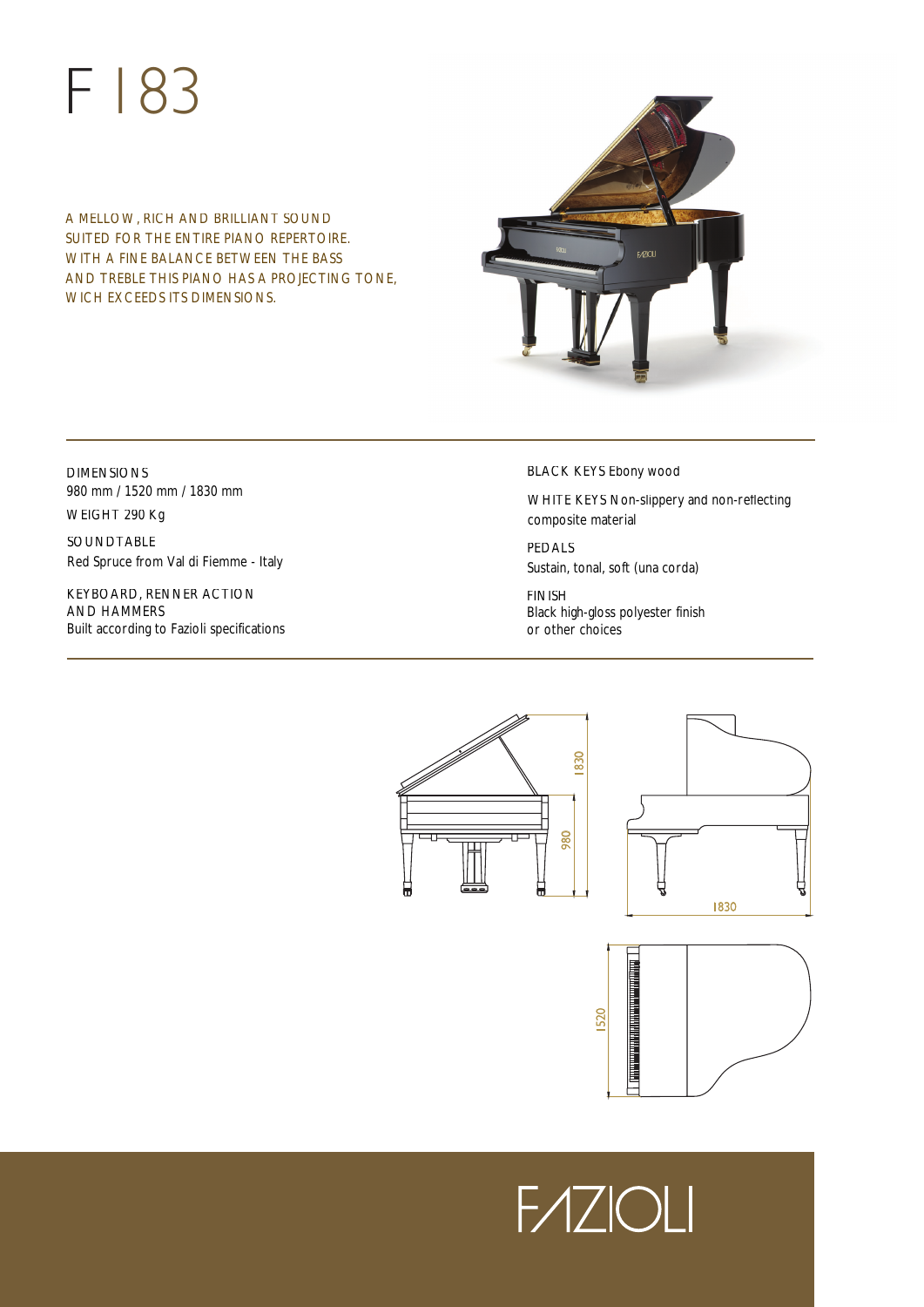The rims are made by stacking together 5mm thick lengths of solid wood, which is then bent around special moulds to form its characteristic shape. For the model F183 the inner rim is made of 8 layers of solid maple and the outer rim of 6 layers of solid mahogany.

At the Fazioli factory, rims are still shaped in the time honoured method which leaves the wood in the clamps for days in order to adapt to its new shape; this method allows the glue to dry naturally rather than artificially assisting the process. In this way, the natural tendencies of the wood are respected and it creates a condition that will ensure the stability and longevity of the piano for RIMS<br>The rims are made by stacking together 5mm thick lengths of solid wood, which is then bent around special moulds to form<br>its characteristic shape. For the model F183 the inner rim is made of 8 layers of solid maple an

# **SOUNDBOARD**

The soundboard is made entirely of red spruce, which comes from the Val di Fiemme, a valley in the eastern Italian Alps. Evenness, lightness and flexible strength are typical features of this wood, the same that Stradivari chose for his legendary violins. The soundboard is made by laying several lengths of red spruce, cut from the trunk using the quarter sawn method, side-by-side and gluing them together. After passing a rigorous selection process the 1cm thick lengths, which are between 8 and 12cm wide, are chosen by the highly specialised Fazioli technicians. Before being glued together, the lengths are planed by hand to ensure that they fit together seamlessly. The gluing takes place using the time honoured manual clamping system which is still considered the best way of obtaining precise results. After gluing the board is shaped and the excess wood is removed. Both sides are then leveled and polished using a special calibrating machine to ensure they are perfectly parallel.

Finally, the board is left to rest for at least three years in a climate controlled room which rigorously maintains the ideal conditions of humidity and temperature.

In order to reinforce the sound board small crosspieces known as ribs, which are also made of red spruce, are attached perpendicularly to the grain. They are glued on using a special pneumatic press, which has been designed specifically to ensure perfect adhesion between the ribs, the board and the mould. RIBS<br>In order to reinforce the sound board small crosspieces known as ribs, which are also made<br>perpendicularly to the grain. They are glued on using a special pneumatic press, which has b<br>adhesion between the ribs, the bo

# SOUNDBOARD DOUBLE CURVATURE

The two bridges are glued onto the board simultaneously using a special press; by compressing them on a purpose-made mould the board obtains its "double curvature". At the end of this process, the board looks slightly convex, similar to the surface of a spherical cap with a wide radius.

# **BRIDGES**

The bridges are made of thin strips of maple wood and mahogany glued together. The top of the bridge is laminated using woods with different qualities and increasing hardness proportionate to the frequency of the strings: maple is the wood of preference for the base and the centre areas, hornbeam for the treble and boxwood for the high treble. The notch at the top of the bridges is entrusted to the masterly ability of the most expert craftsmen. The notches are cut vertically so that the strings are completely free from the point they leave the bridge pins.

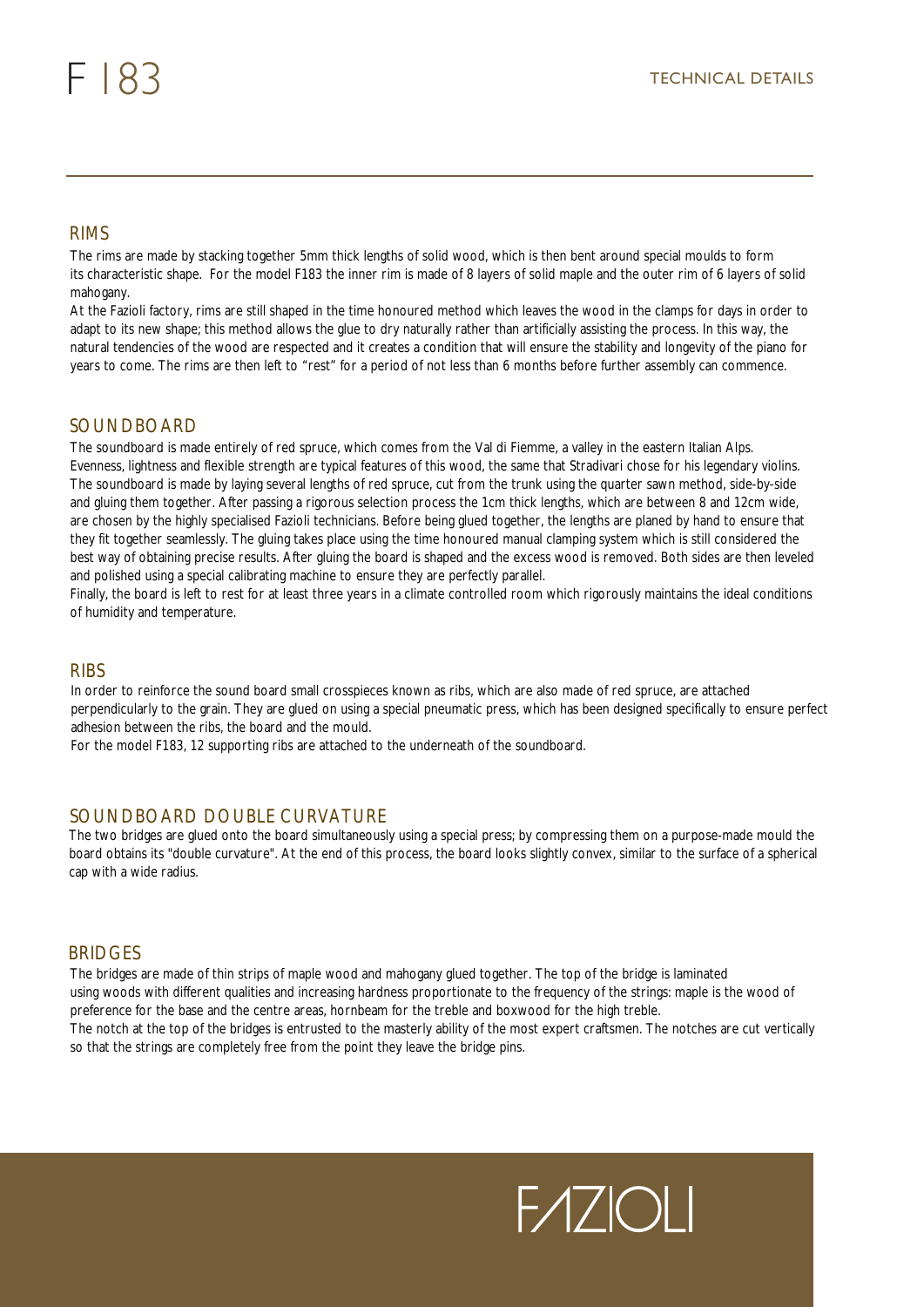# PIN BLOCK

The pin block is the part into which the steel tuning pins are inserted. The stability and strength of the pin block is fundamentally important for the stability of the tuning. For the F183 model the pin block is made of 13 layers of hard rock maple glued together at extremely high pressure using phenolic glue. The pin block must fit perfectly into its housing, which is positioned below the front crosspiece of the iron frame. This is a very delicate operation carried out manually by expert technicians to ensure the utmost precision.

## STRINGS

The white strings are made of harmonic steel from Röslau Blau and the bass strings are in harmonic steel with copper wound (copper from Degen).

# DUPLEX SCALE

The back portion of the string, known as the resonator, is isolated from the part of the string hit directly by the hammer. The resonator vibrates in sympathy to the note struck, this is called the duplex scale. In Fazioli pianos, the duplex scale is completely adjustable because of a system that enables the length of the resonator to be modified. This system enables the resonator to be tuned to the finest detail.

# IRON FRAME

The iron frame is conceived in order to resist the tension produced by the strings, which is between 19-21 tons. For this reason the frame design must be made with particular attention to the stress points where the force is more concentrated. The iron frame of a Fazioli piano is produced by the traditional "sand casting" method.

This method must be carried out by highly skilled and experienced artisans. This type of casting delivers acoustically superior results compared with the modern automated systems. It is smoothed, sanded and sprayed with several coats of special metallic gold lacquer.

### **KFYBFD**

The keybed is a wooden frame made of three beech-laminated rails and two large solid crossbars at the edge. This construction gives the keybed maximum stability. It is important that the keybed remains completely flat so that the key frame stays in contact with it without interference or stresses coming from the front legs, which are attached to the keybed. The area between the keybed rails is filled with laminated red spruce, the same wood used for the soundboards. In order to improve the movement of the key frame when the left pedal is used, the "key frame glides" on Teflon inserts.